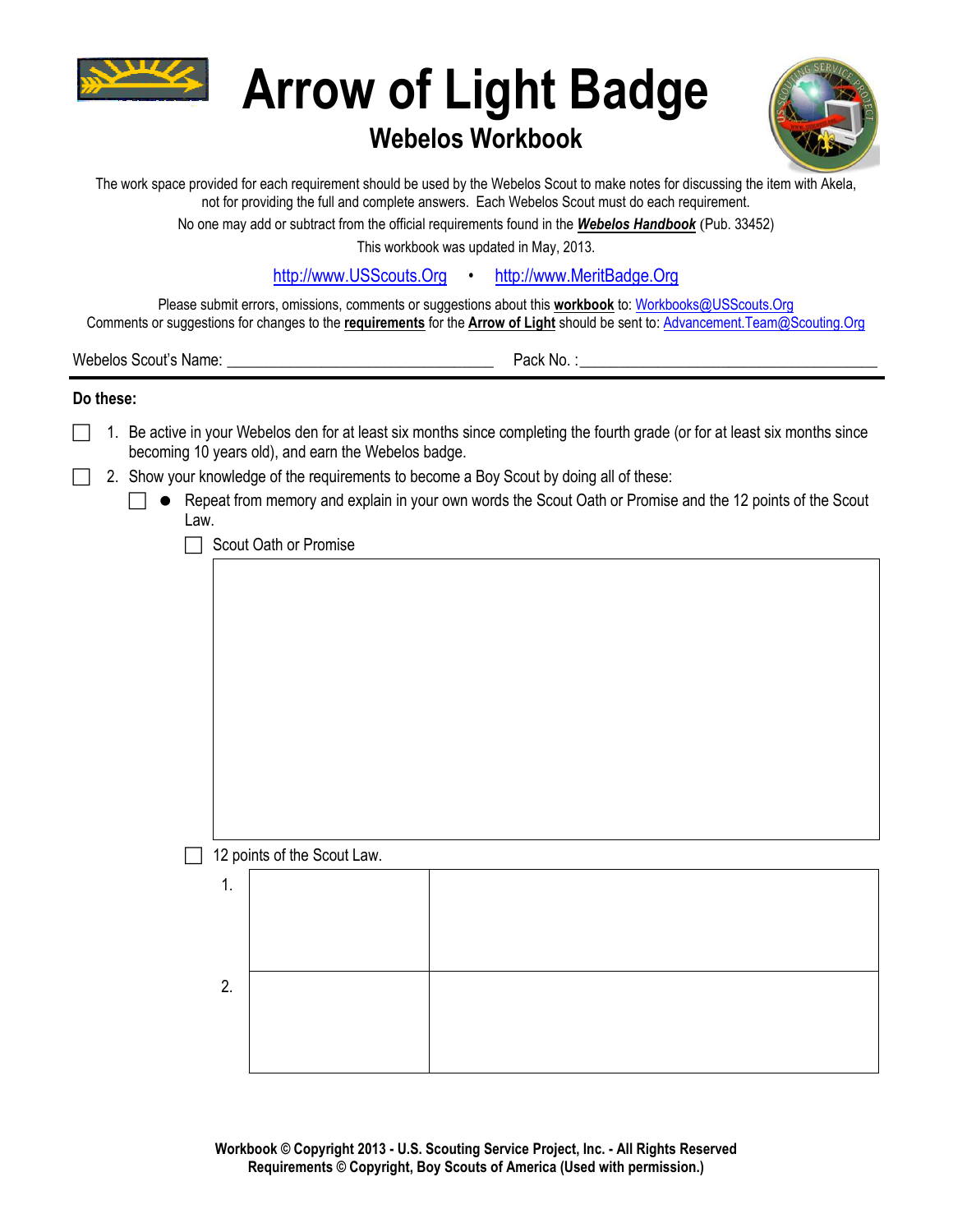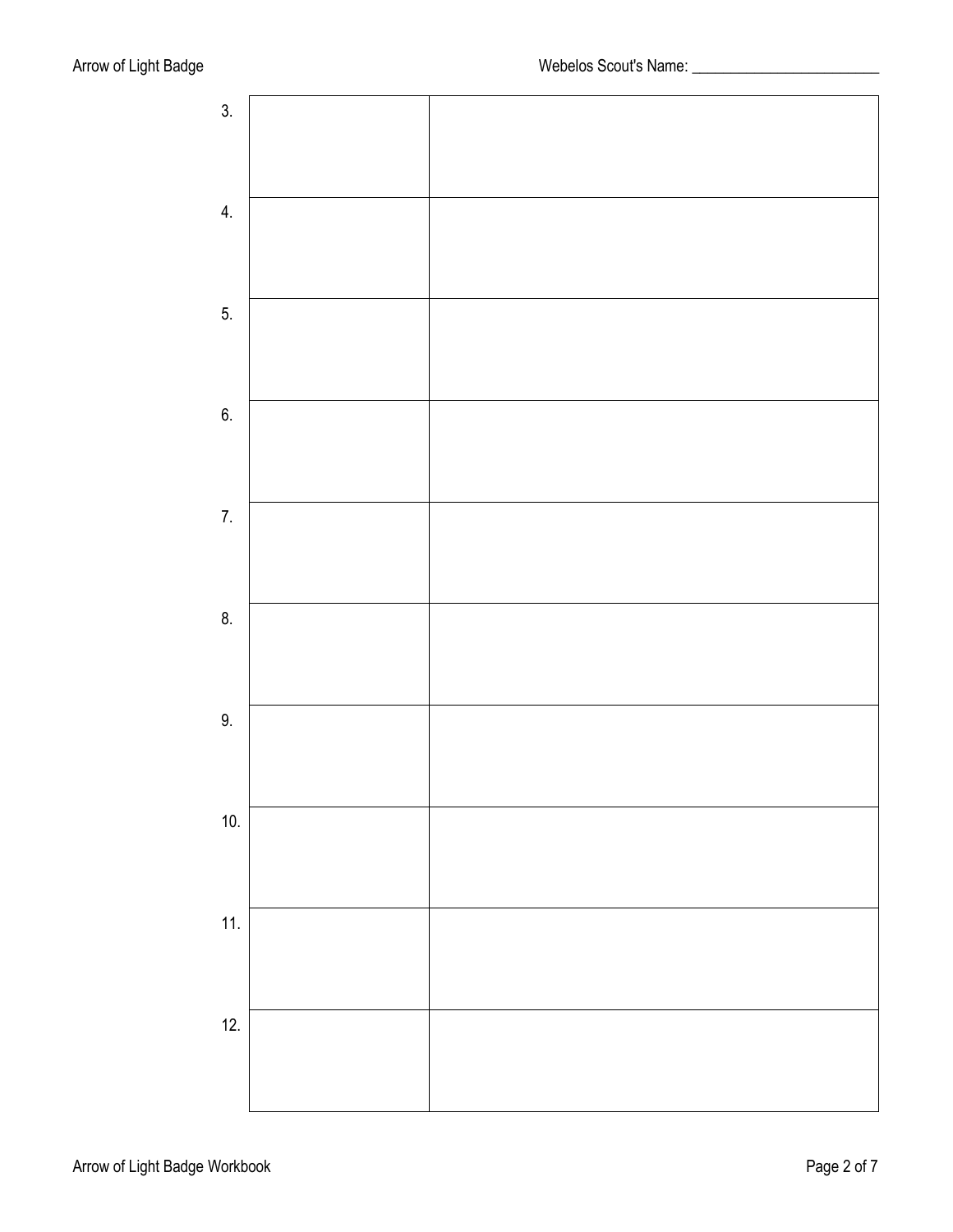|  | Tell how you have practiced them in your everyday life. |                                                                                                               |  |  |  |
|--|---------------------------------------------------------|---------------------------------------------------------------------------------------------------------------|--|--|--|
|  |                                                         |                                                                                                               |  |  |  |
|  |                                                         |                                                                                                               |  |  |  |
|  |                                                         |                                                                                                               |  |  |  |
|  |                                                         |                                                                                                               |  |  |  |
|  |                                                         |                                                                                                               |  |  |  |
|  |                                                         | Give and explain the Scout motto, slogan, sign, salute, and handshake.                                        |  |  |  |
|  | Scout motto                                             |                                                                                                               |  |  |  |
|  |                                                         |                                                                                                               |  |  |  |
|  |                                                         |                                                                                                               |  |  |  |
|  | Scout slogan                                            |                                                                                                               |  |  |  |
|  |                                                         |                                                                                                               |  |  |  |
|  | Scout sign                                              |                                                                                                               |  |  |  |
|  |                                                         |                                                                                                               |  |  |  |
|  |                                                         |                                                                                                               |  |  |  |
|  | Scout salute                                            |                                                                                                               |  |  |  |
|  |                                                         |                                                                                                               |  |  |  |
|  |                                                         |                                                                                                               |  |  |  |
|  | Scout handshake                                         |                                                                                                               |  |  |  |
|  |                                                         |                                                                                                               |  |  |  |
|  |                                                         | Understand the significance of the First Class Scout badge. Describe its parts and tell what each stands for. |  |  |  |
|  |                                                         |                                                                                                               |  |  |  |
|  |                                                         |                                                                                                               |  |  |  |
|  |                                                         |                                                                                                               |  |  |  |
|  |                                                         |                                                                                                               |  |  |  |
|  |                                                         |                                                                                                               |  |  |  |
|  |                                                         |                                                                                                               |  |  |  |
|  |                                                         |                                                                                                               |  |  |  |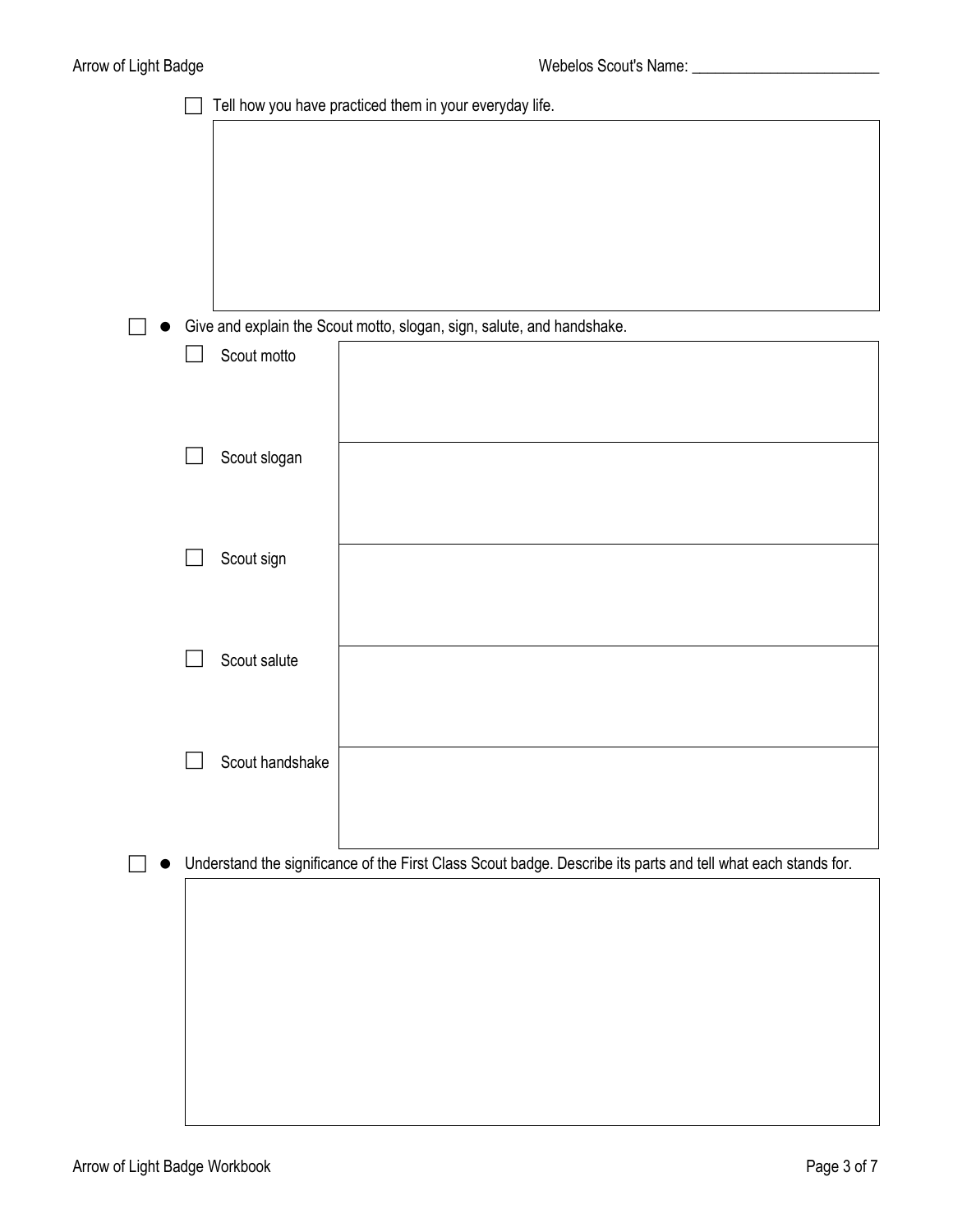|    |                                                                                                                                                                                                                                                      |                       | Tell how a Boy Scout uniform is different from a Webelos Scout uniform.                                                                                                    |  |           |                     |  |                                                                                                                          |
|----|------------------------------------------------------------------------------------------------------------------------------------------------------------------------------------------------------------------------------------------------------|-----------------------|----------------------------------------------------------------------------------------------------------------------------------------------------------------------------|--|-----------|---------------------|--|--------------------------------------------------------------------------------------------------------------------------|
|    |                                                                                                                                                                                                                                                      |                       |                                                                                                                                                                            |  |           |                     |  |                                                                                                                          |
|    |                                                                                                                                                                                                                                                      |                       |                                                                                                                                                                            |  |           |                     |  |                                                                                                                          |
|    |                                                                                                                                                                                                                                                      |                       |                                                                                                                                                                            |  |           |                     |  |                                                                                                                          |
|    |                                                                                                                                                                                                                                                      |                       |                                                                                                                                                                            |  |           |                     |  |                                                                                                                          |
|    |                                                                                                                                                                                                                                                      |                       | Tie the joining knot (square knot)                                                                                                                                         |  |           |                     |  |                                                                                                                          |
|    |                                                                                                                                                                                                                                                      |                       |                                                                                                                                                                            |  |           |                     |  | 3. Earn five more activity badges in addition to the three you already earned for the Webelos badge. These must include: |
|    |                                                                                                                                                                                                                                                      |                       | Fitness (already earned for the Webelos badge)<br>Citizen (already earned for the Webelos badge)                                                                           |  |           |                     |  |                                                                                                                          |
|    |                                                                                                                                                                                                                                                      | Readyman              |                                                                                                                                                                            |  |           |                     |  |                                                                                                                          |
|    | Outdoorsman                                                                                                                                                                                                                                          |                       |                                                                                                                                                                            |  |           |                     |  |                                                                                                                          |
|    |                                                                                                                                                                                                                                                      |                       |                                                                                                                                                                            |  |           |                     |  |                                                                                                                          |
|    |                                                                                                                                                                                                                                                      |                       |                                                                                                                                                                            |  |           |                     |  |                                                                                                                          |
|    |                                                                                                                                                                                                                                                      |                       | One more of your choice.                                                                                                                                                   |  |           |                     |  |                                                                                                                          |
|    |                                                                                                                                                                                                                                                      |                       | (Plus the one other badge of your choice that was already earned for the Webelos badge)                                                                                    |  |           |                     |  |                                                                                                                          |
| 4. |                                                                                                                                                                                                                                                      |                       | See page 74 (in the Webelos Handbook) for the activity badge groups.<br>With your Webelos den, visit at least                                                              |  |           |                     |  |                                                                                                                          |
|    |                                                                                                                                                                                                                                                      |                       | one Boy Scout troop meeting, and                                                                                                                                           |  |           |                     |  |                                                                                                                          |
|    |                                                                                                                                                                                                                                                      | Troop                 |                                                                                                                                                                            |  | Date:     |                     |  |                                                                                                                          |
|    |                                                                                                                                                                                                                                                      |                       | one Boy Scout-oriented outdoor activity.                                                                                                                                   |  |           |                     |  |                                                                                                                          |
|    |                                                                                                                                                                                                                                                      | Date:                 |                                                                                                                                                                            |  | Activity: |                     |  |                                                                                                                          |
|    |                                                                                                                                                                                                                                                      |                       |                                                                                                                                                                            |  |           |                     |  |                                                                                                                          |
|    |                                                                                                                                                                                                                                                      |                       | (If you have already done this when you earned your Outdoorsman activity badge, you may not use it to fulfill<br>requirements for your Arrow of Light Award requirements.) |  |           |                     |  |                                                                                                                          |
| 5. |                                                                                                                                                                                                                                                      |                       | Participate in a Webelos overnight campout or day hike.                                                                                                                    |  |           |                     |  |                                                                                                                          |
|    | Date:                                                                                                                                                                                                                                                |                       |                                                                                                                                                                            |  | Activity: |                     |  |                                                                                                                          |
|    |                                                                                                                                                                                                                                                      |                       | (If you have already done this when you earned your Outdoorsman activity badge, you may not use it to fulfill                                                              |  |           |                     |  |                                                                                                                          |
|    |                                                                                                                                                                                                                                                      |                       | requirements for your Arrow of Light Award requirements.)                                                                                                                  |  |           |                     |  |                                                                                                                          |
|    | 6. After you have completed all five of the above requirements, and after a talk with your Webelos den leader, arrange to<br>visit, with your parent or guardian, a meeting of a Boy Scout troop you think you might like to join. Have a conference |                       |                                                                                                                                                                            |  |           |                     |  |                                                                                                                          |
|    |                                                                                                                                                                                                                                                      | with the Scoutmaster. |                                                                                                                                                                            |  |           |                     |  |                                                                                                                          |
|    | Date:                                                                                                                                                                                                                                                |                       |                                                                                                                                                                            |  |           | Scoutmaster's Name: |  |                                                                                                                          |
|    |                                                                                                                                                                                                                                                      |                       | 7. Complete the Honesty Character Connection.                                                                                                                              |  |           |                     |  |                                                                                                                          |
|    |                                                                                                                                                                                                                                                      |                       | a. Know: Say the Cub Scout Promise to your family.                                                                                                                         |  |           |                     |  |                                                                                                                          |
|    |                                                                                                                                                                                                                                                      |                       | Discuss these questions with them:                                                                                                                                         |  |           |                     |  |                                                                                                                          |
|    |                                                                                                                                                                                                                                                      |                       | What is a promise?                                                                                                                                                         |  |           |                     |  |                                                                                                                          |
|    |                                                                                                                                                                                                                                                      |                       |                                                                                                                                                                            |  |           |                     |  |                                                                                                                          |
|    |                                                                                                                                                                                                                                                      |                       |                                                                                                                                                                            |  |           |                     |  |                                                                                                                          |
|    |                                                                                                                                                                                                                                                      |                       |                                                                                                                                                                            |  |           |                     |  |                                                                                                                          |
|    |                                                                                                                                                                                                                                                      |                       |                                                                                                                                                                            |  |           |                     |  |                                                                                                                          |
|    |                                                                                                                                                                                                                                                      |                       |                                                                                                                                                                            |  |           |                     |  |                                                                                                                          |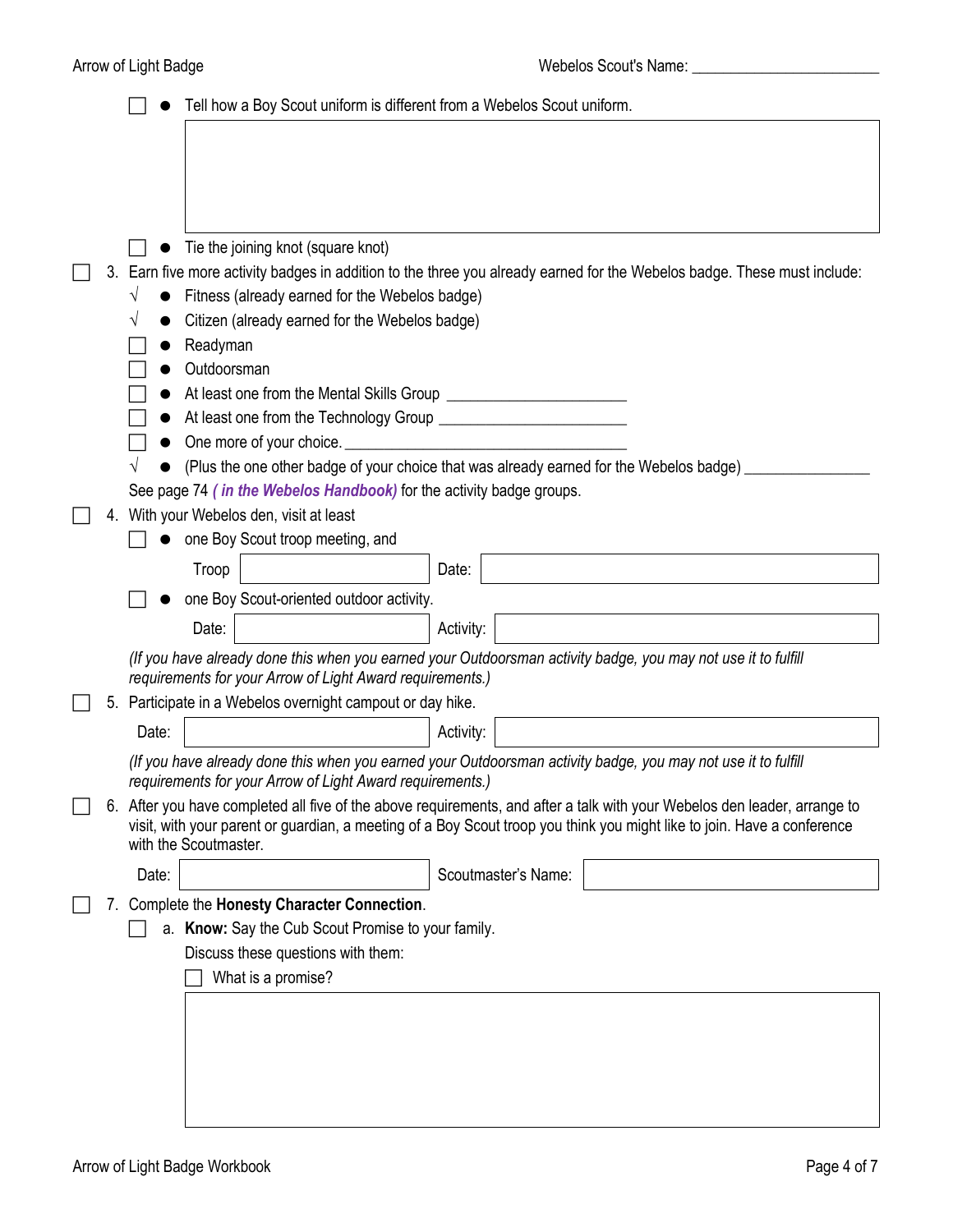| What does it mean to keep your word?                                 |  |  |  |  |  |  |
|----------------------------------------------------------------------|--|--|--|--|--|--|
|                                                                      |  |  |  |  |  |  |
|                                                                      |  |  |  |  |  |  |
|                                                                      |  |  |  |  |  |  |
|                                                                      |  |  |  |  |  |  |
| What does it mean to be trustworthy?                                 |  |  |  |  |  |  |
|                                                                      |  |  |  |  |  |  |
|                                                                      |  |  |  |  |  |  |
|                                                                      |  |  |  |  |  |  |
|                                                                      |  |  |  |  |  |  |
|                                                                      |  |  |  |  |  |  |
| What does honesty mean?                                              |  |  |  |  |  |  |
|                                                                      |  |  |  |  |  |  |
|                                                                      |  |  |  |  |  |  |
|                                                                      |  |  |  |  |  |  |
|                                                                      |  |  |  |  |  |  |
| b. Commit: Discuss these questions with your family.                 |  |  |  |  |  |  |
| Why is a promise important?                                          |  |  |  |  |  |  |
|                                                                      |  |  |  |  |  |  |
|                                                                      |  |  |  |  |  |  |
|                                                                      |  |  |  |  |  |  |
|                                                                      |  |  |  |  |  |  |
| Why is it important for people to trust you when you give your word? |  |  |  |  |  |  |
|                                                                      |  |  |  |  |  |  |
|                                                                      |  |  |  |  |  |  |
|                                                                      |  |  |  |  |  |  |
|                                                                      |  |  |  |  |  |  |
|                                                                      |  |  |  |  |  |  |
| When might it be difficult to be truthful?                           |  |  |  |  |  |  |
|                                                                      |  |  |  |  |  |  |
|                                                                      |  |  |  |  |  |  |
|                                                                      |  |  |  |  |  |  |
|                                                                      |  |  |  |  |  |  |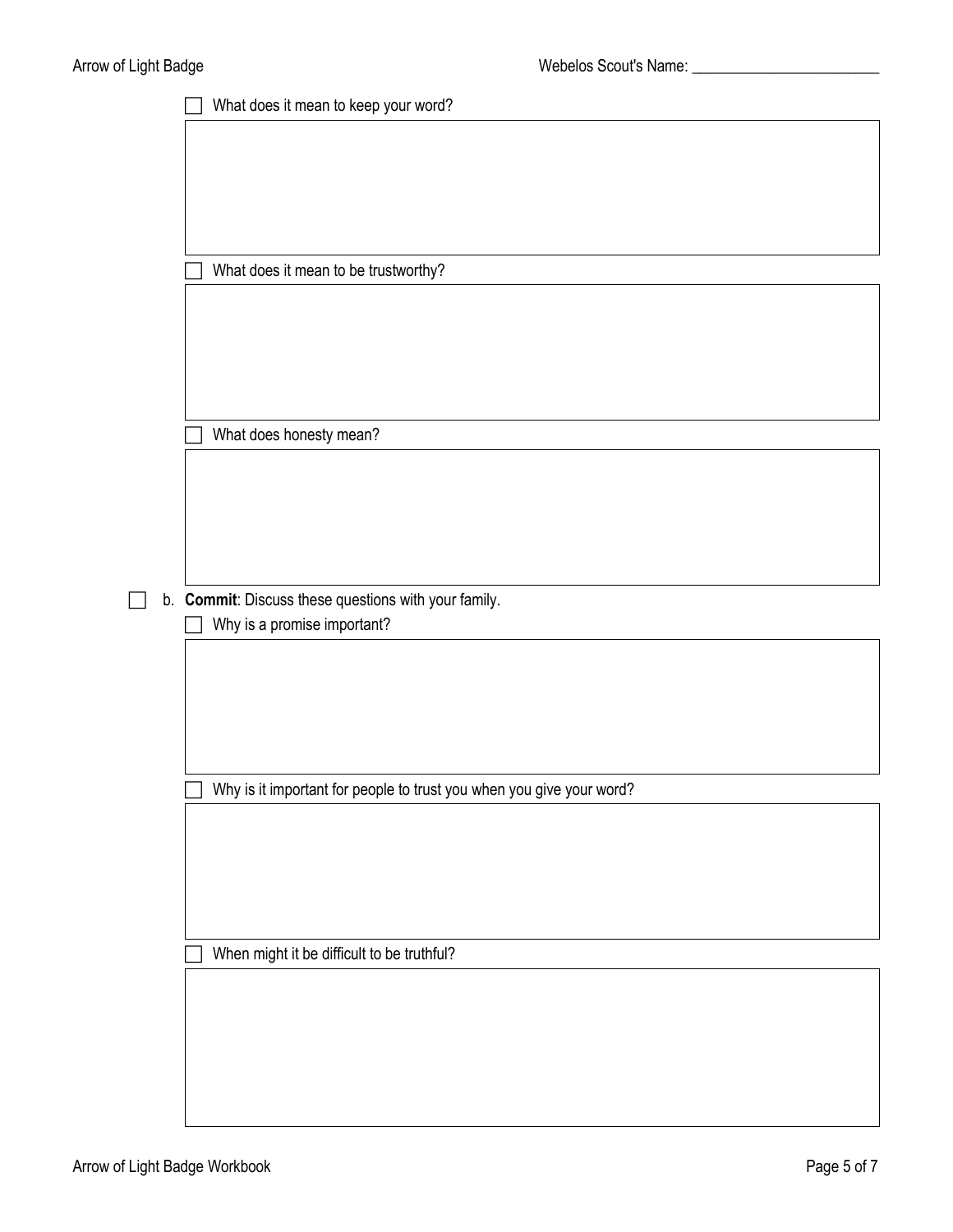List examples. c. **Practice**: Discuss with a family member why it is important to be trustworthy and honest. How can you do your best to be honest even when it is difficult?

**Requirement resources can be found here:** [http://meritbadge.org/wiki/index.php/Arrow\\_of\\_Light\\_award#Requirement\\_resources](http://meritbadge.org/wiki/index.php/Arrow_of_Light_award%23Requirement_resources)